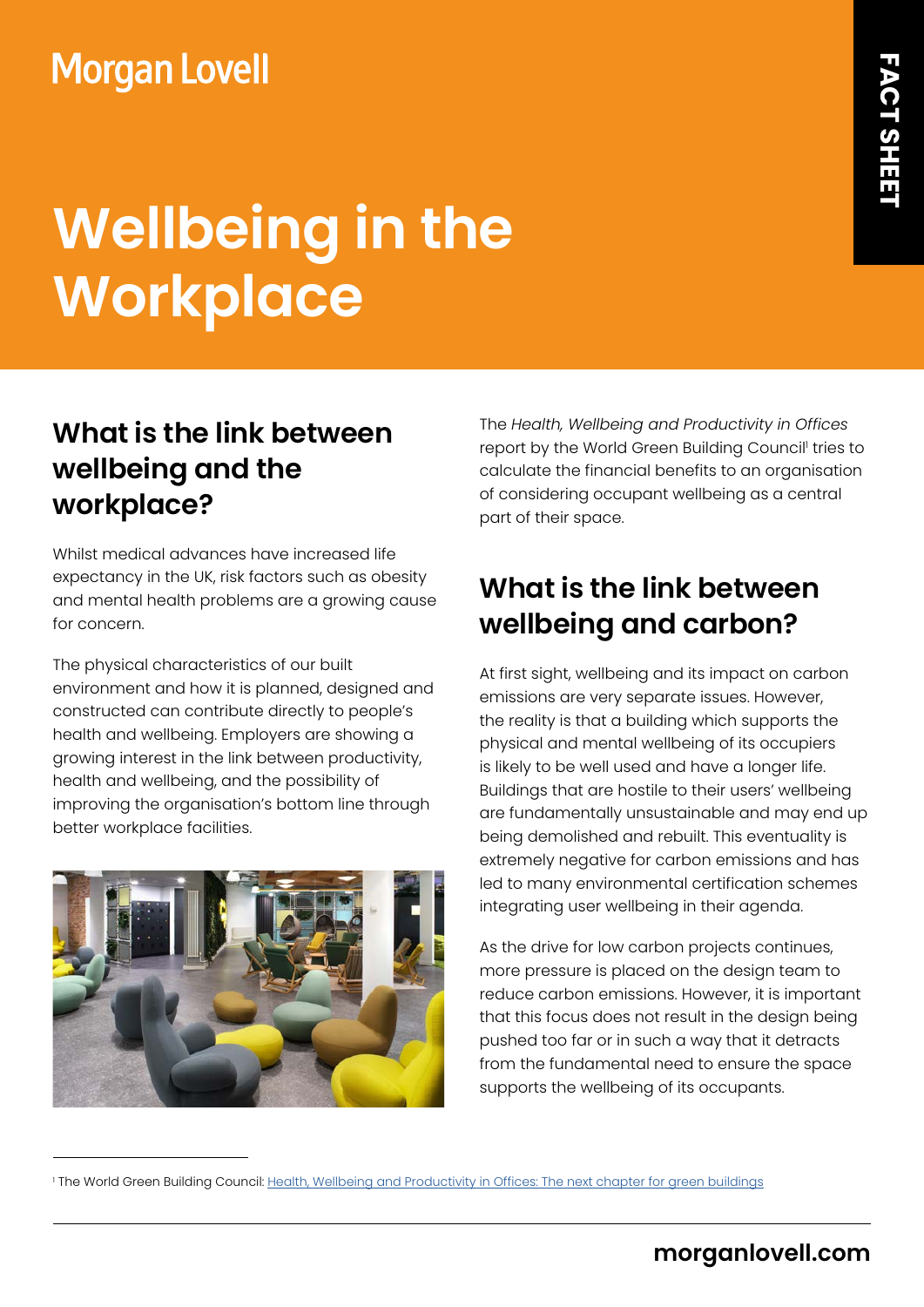

### **What is the relevance of wellbeing to office fit out and refurbishment?**

Organisations need to be able to justify the capital spend of a workplace fit out or refurbishment which can be significant. However, staff costs (including recruitment, salaries and benefits) typically account for about 90% of business operating costs.

The justification of saving money on energy bills may still be valid, but is less significant when compared with the potential financial upside of increasing the health and wellbeing of a workforce. This can lead to:

- $\rightarrow$  Better staff retention (reducing time and cost spent on recruitment and training)
- $\rightarrow$  Greater organisational performance
- $\rightarrow$  Increased productivity
- Reduced absenteeism

Improving office wellbeing through seemingly small but significant changes is a way of tackling these costs by having a positive impact upon the workforce.



Source: World Green Building Council Health, Wellbeing and Productivity in Offices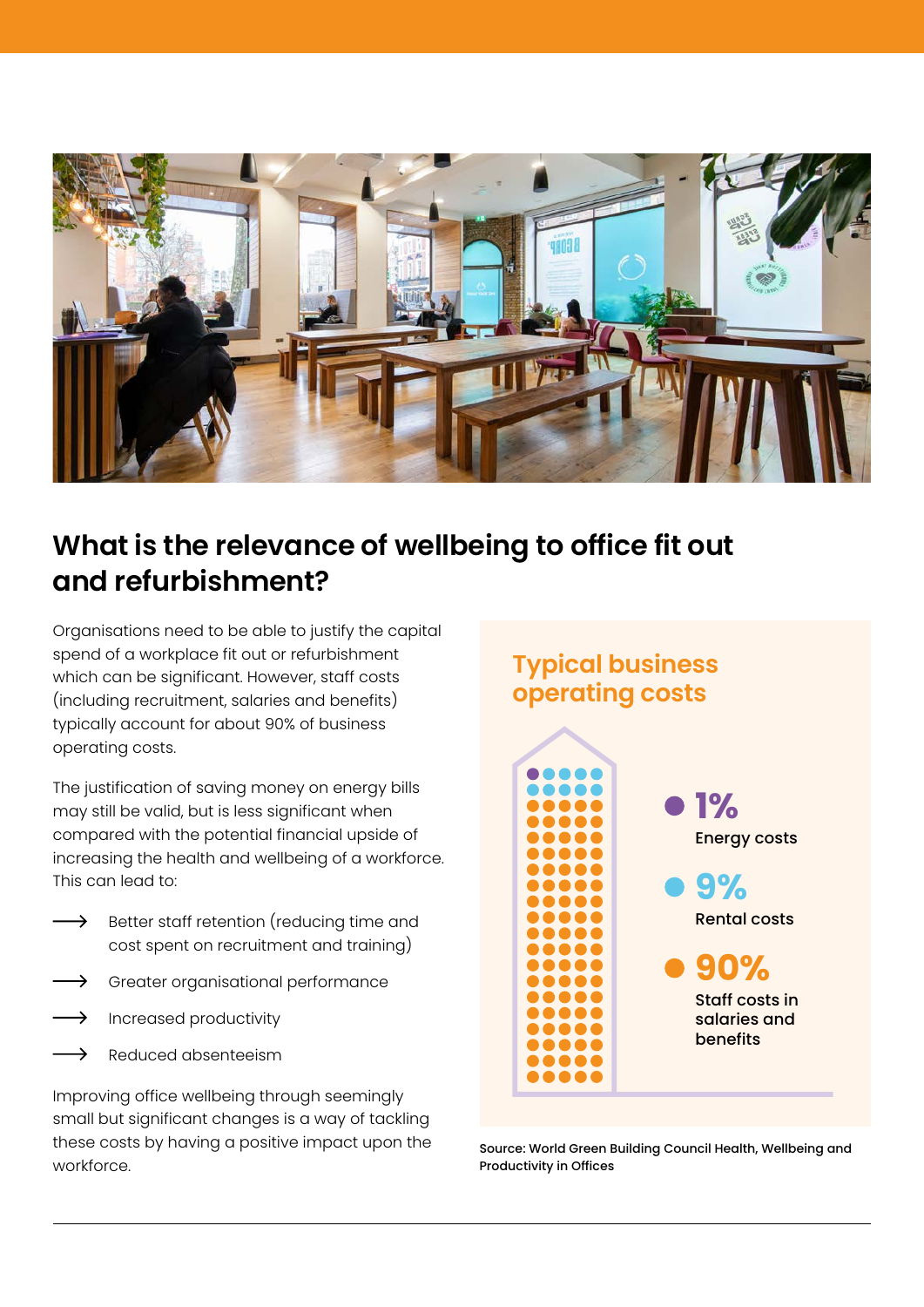#### **Which space elements can improve wellbeing in the workplace?**

Our understanding of the health, wellbeing and productivity implications of office design, fit out and refurbishment is deepening, supported by advances in technology and growing awareness. The following are some of the key areas referenced by **[The World Green Building](https://www.worldgbc.org/sites/default/files/compressed_WorldGBC_Health_Wellbeing__Productivity_Full_Report_Dbl_Med_Res_Feb_2015.pdf)  [Council](https://www.worldgbc.org/sites/default/files/compressed_WorldGBC_Health_Wellbeing__Productivity_Full_Report_Dbl_Med_Res_Feb_2015.pdf)** report that can improve occupant health, wellbeing and productivity in the office.

#### **Indoor air quality**

The quality of air in an office can be indicated by low concentrations of CO2 and pollutants and high ventilation rates. A comprehensive body of research suggests that productivity in offices can increase by around 8-11% as a result of better quality air. Increasing the visibility of indoor air quality through visual displays is also becoming a focus.

#### **Thermal comfort**

Temperature control has a significant impact on workplace satisfaction and increased productivity is common but variable depending upon circumstance and the type of work being undertaken. Personal control over temperature is a contributing factor.

#### **Daylight and lighting**

Good quality lighting and increased levels of daylighting can have positive impacts upon sleep and has found to provide consistent benefits in terms of satisfaction and health.

#### **Biophilia**

Evidence suggests there are many positive benefits for mental health that derive from green spaces and nature which has implications for office design and fit out. Biophilia can also have positive impacts on indoor air quality.



#### **Amenities and location**

Local amenities and services are increasingly important to occupants to improve the enjoyment of where they work and improve their productivity.

#### **Noise and interior layout**

Noise distraction can be a major source of employee dissatisfaction which can relate closely to the internal layout of a workspace. The density and configuration of workspaces, breakout rooms and places for social connections all impact occupant wellbeing.